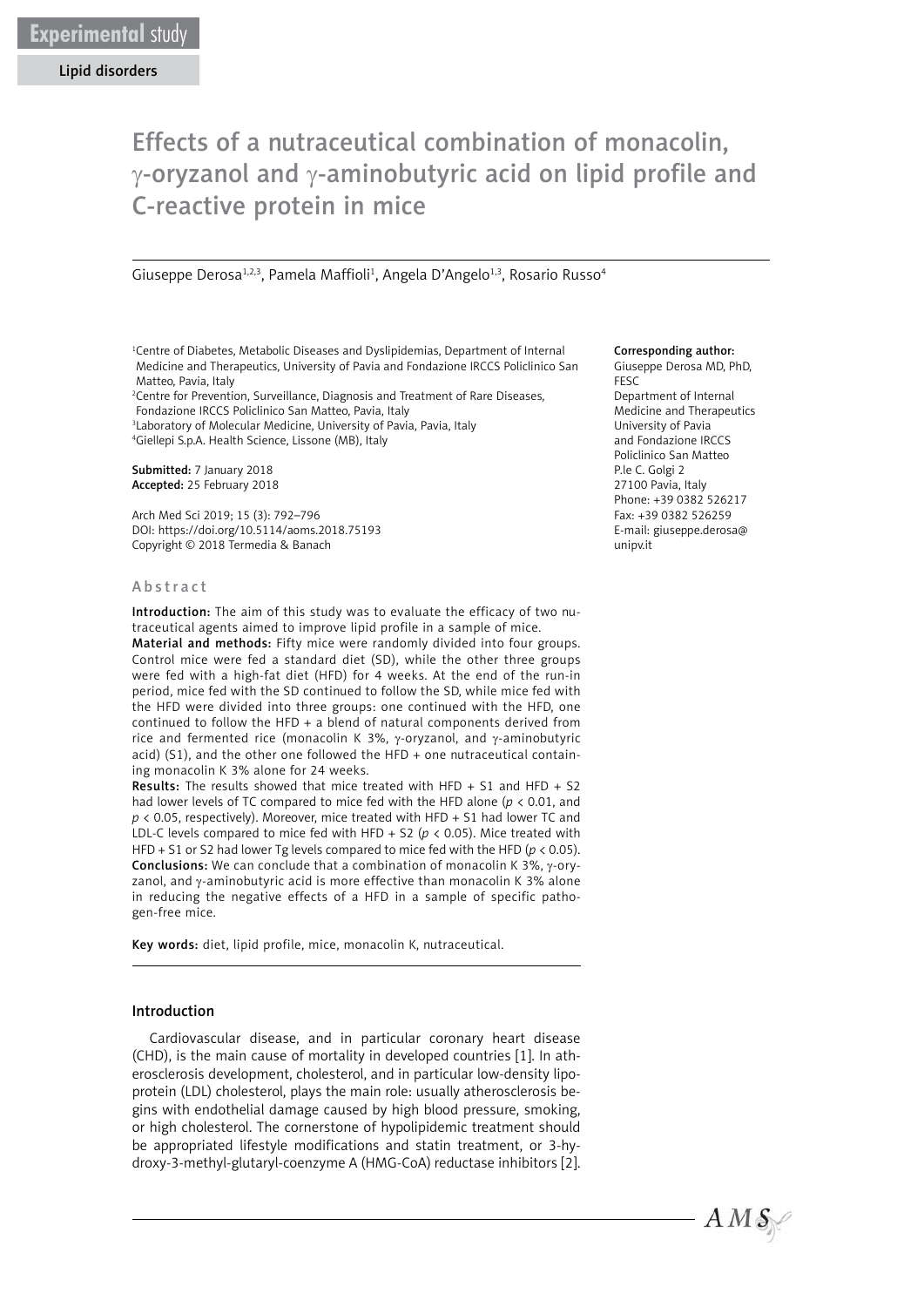Statins are demonstrably effective in reducing cholesterol [3], but they also have some potential adverse effects, including muscle pain with creatine phosphokinase (CPK) elevation, fatigue and weakness, and liver transaminases increase [4].

The incidence of adverse events is dose related; the higher the dose of statin is, the more frequent can be the adverse events. Because of those adverse events, patients may seek alternative therapies to manage their hypercholesterolemia, including newer hypolipidemic therapies such as PCSK9 inhibitors, even if their use is limited by the high cost.

For all these reasons, in recent years, the nutraceutical market has rapidly increased. Nutraceuticals are dietary supplements. They contain a concentrated form of a presumed bioactive substance originally derived from a food, but now present in a nonfood matrix, and used to enhance health in dosages exceeding those obtainable from normal foods [5]. Several substances have shown positive benefits for lipid profile, such as *Berberis aristata*, omega-3, krill oil, and cinnamon [6–11].

In particular, in this study we focused our attention on two nutraceutical combinations aimed to improve lipid profile, one called Rossopuro Forte (S1), a blend of natural components derived from rice and fermented rice (monacolin K 3%, γ-oryzanol, and γ-aminobutyric acid) developed by Giellepi S.p.A. (Lissone, Monza MB, Italy) and one called Rossopuro (S2) containing monacolin K 3% alone.

In this context, we planned a study to evaluate the efficacy and safety of the two nutraceutical agents in a sample of C57BL/6J mice fed with a standard diet (SD), or high-fat diet (HFD), or HFD with the addition of S1 or S2. The primary outcomes were the effects of these nutraceutical combinations on the lipid profile; the secondary outcomes were considered the changes in C-reactive protein (CRP).

# Material and methods

### Study design

Principles of good laboratory animal care were followed and animal experimentation was in compliance with specific national and international laws and regulations.

The authorization to use animals in Biogem laboratories (Ariano Irpino, Avellino, Italy) was obtained from the Italian Health Authority. The care and husbandry of animals were in accordance with European Directive no. 2010/63 and with the Italian Regulatory system (D.L. vo no. 26, March 4th, 2014). All parts of this study concerning animal care have been approved by the official Biogem veterinarian.

## Animals

Specific pathogen-free 4-week-old male C57BL/6J mice purchased from Charles River Laboratories International, Inc. were allowed to acclimate for 1 week before use. Mice were allowed access to food and water ad libitum. The animal room was maintained at a temperature of 20 ±2°C, humidity of 45 ±10% and a 12-h light/dark cycle. Their care and handling were in accordance with the provision of the European Union Council Directive 2010/63 UE, recognized and adopted by the Italian Government (Decree No. 26/2014).

## **Treatments**

Mice were randomly separated into four groups. Control mice were fed a standard diet (SD) (D12450B; Research Diets, Inc., New Brunswick, NJ, USA), while the other three groups of mice were all fed a high-fat diet (HFD) (D12492; Research Diets, Inc.) for 4 weeks, in a run-in period. The composition of each diet is listed in Tables I and II. At the end of the run-in period, mice fed with the SD diet continued to follow the SD, while mice fed with the HFD were divided into three groups: one group continued with the HFD, one continued to follow HFD  $+$  S1, and the other one continued to follow HFD + S2 for 24 weeks.

# Assessments

Body weight was recorded twice a week and food intake three times a week. At the end of the experiment, blood collected from the posterior vena cava and plasma was prepared for biochemical analysis. We evaluated at the baseline and after 24 weeks the following parameters: weight, blood glucose, total cholesterol (TC), triglycerides (Tg), high-density lipoprotein cholesterol (HDL-C), low-density lipoprotein cholesterol (LDL-C), C-reactive protein (CRP).

The levels of TC, Tg, HDL-C, and LDL-C in plasma were measured using a Beckman Coulter AU5421 (Beckman Coulter, Fullerton, CA, USA).

C-reactive protein were assayed using an ELISA kit (Boster Biological Technology Co., Ltd., Pleasanton, CA, USA) according to the manufacturer's instructions.

# Statistical analysis

Statistical analysis was performed using the unpaired t-test or an analysis of variance (ANOVA) to analyze continuous laboratory measurements and to perform comparisons among the study groups. (Graph Pad Prism 6). Data are presented as mean ± standard deviation. For all statistical analyses, *p* < 0.05 was considered statistically significant.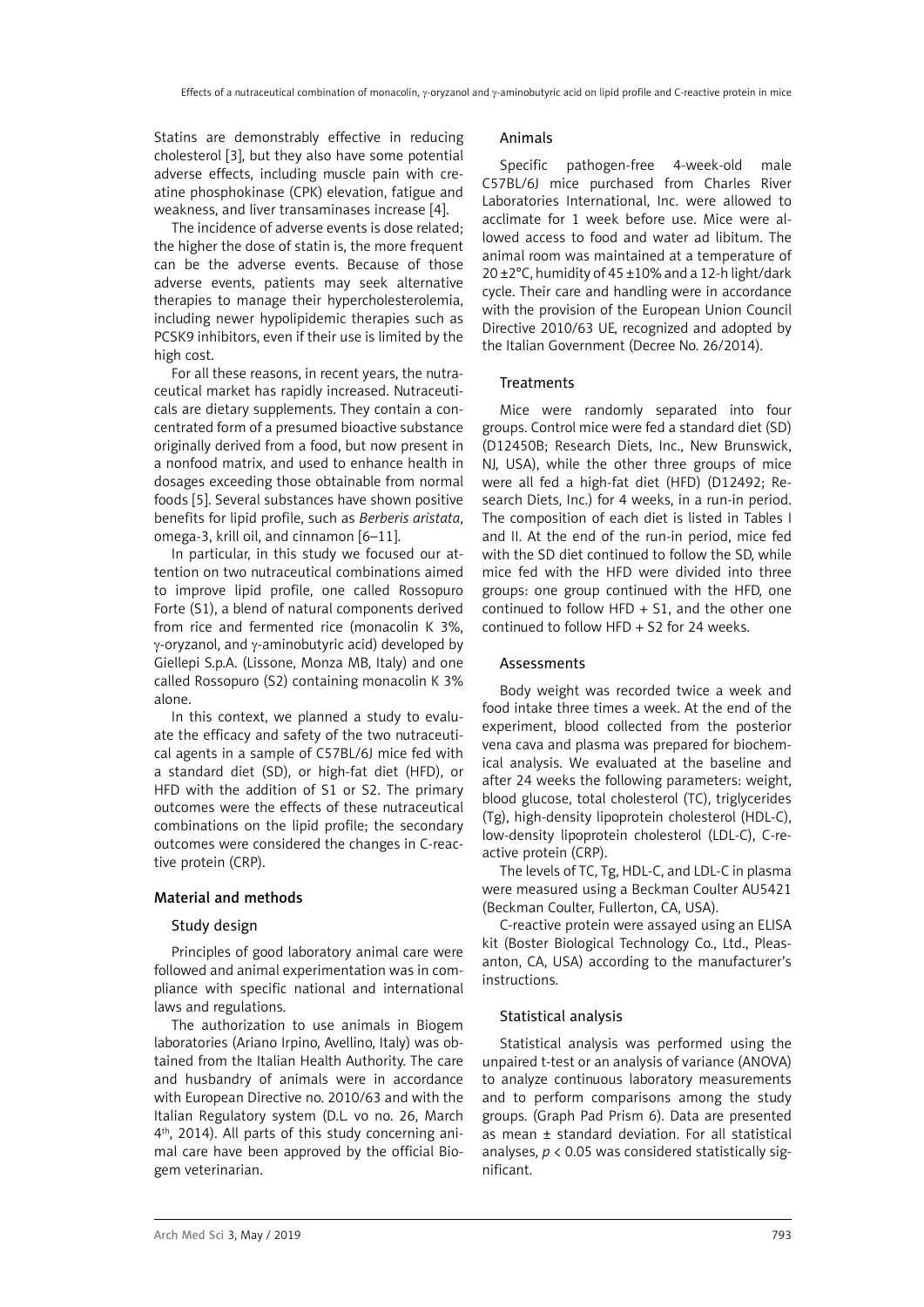Giuseppe Derosa, Pamela Maffioli, Angela D'Angelo, Rosario Russo

| Product # D12450B                     | g (%)          | kcal (%)       |  |  |
|---------------------------------------|----------------|----------------|--|--|
| Protein                               | 19.2           | 20             |  |  |
| Carbohydrate                          | 67.3           | 70             |  |  |
| Fat                                   | 43             | 10             |  |  |
| Total                                 |                | 100            |  |  |
| kcal/g                                | 3.85           |                |  |  |
| Ingredient                            | g (%)          | kcal (%)       |  |  |
| Casein, 30 Mesh                       | 200            | 800            |  |  |
| L-cystine                             | 3              | 12             |  |  |
| Corn starch                           | 315            | 1260           |  |  |
| Maltodextrin 10                       | 35             | 140            |  |  |
| Sucrose                               | 350            | 1400           |  |  |
| Cellulose, BW200                      | 50             | $\overline{0}$ |  |  |
| Soybean oil                           | 25             | 225            |  |  |
| Lard*                                 | 20             | 180            |  |  |
| Mineral Mix S10026                    | 10             | 0              |  |  |
| Dicalcium phosphate                   | 13             | $\Omega$       |  |  |
| Calcium carbonate                     | 5.5            | 0              |  |  |
| Potassium citrate, 1 H <sub>2</sub> O | 16.5           | 0              |  |  |
| Vitamin Mix V 10001                   | 10             | 40             |  |  |
| Choline bitartrate                    | $\overline{2}$ | 0              |  |  |
| FD&C Yellow Dye #5                    | 0.05           | 0              |  |  |
| Total                                 | 1055.05        | 4057           |  |  |

*\*Typical analysis of cholesterol in lard = 0.72 mg/g, cholesterol (mg)/4057 kcal = 14.4, cholesterol (mg)/kg = 13.6.*

### Results

### Study sample

A total of 50 mice were enrolled in the study. Of these, all mice completed the study. The characteristics of the mice population at study entry are shown in Table III.

# Body weight

As shown in Table III, at the end of the study, animals fed with the HFD had a larger body weight increase compared with animals fed with the SD  $(p \lt 0.05)$ , without differences among the group treated with HFD and the groups treated with HFD and S1 or S2.

# Blood glucose

No variation of BG was recorded during the study among groups.

| Product # D12492    | g (%) | kcal (%) |  |
|---------------------|-------|----------|--|
| Protein             | 26.2  | 20       |  |
| Carbohydrate        | 26.3  | 20       |  |
| Fat                 | 34.9  | 60       |  |
| Total               |       | 100      |  |
| kcal/g              | 5.24  |          |  |
| Ingredient          | g (%) | kcal (%) |  |
| Casein, 30 Mesh     | 200   | 800      |  |
| L-cystine           | 3     | 12       |  |
| Corn starch         | 0     | 0        |  |
| Maltodextrin 10     | 125   | 500      |  |
| Sucrose             | 68.8  | 275.2    |  |
| Cellulose, BW200    | 50    | 0        |  |
| Soybean oil         | 25    | 225      |  |
| Lard*               | 245   | 2205     |  |
| Mineral Mix S10026  | 10    | 0        |  |
| Dicalcium phosphate | 13    | 0        |  |

Table II. High-fat diet description with 60% kcal % fat

*\*Typical analysis of cholesterol in lard = 0.72 mg/g, cholesterol (mg)/4057 kcal = 216.4, cholesterol (mg)/kg = 279.6.*

Calcium carbonate 5.5 0

Vitamin Mix V 10001 10 40 Choline bitartrate 2 0 FD&C Blue Dye #1 0.05 0 Total 773.85 4057

 $16.5$  0

# Lipid profile

Potassium citrate, 1 H<sub>2</sub>O

After 24 weeks, mice fed with the HFD alone showed an increase of TC (*p* < 0.05) compared to the group fed with the SD. However, mice treated with HFD  $+$  S1 and HFD  $+$  S2 showed lower levels of TC compared to mice fed with the HFD alone (*p* < 0.01 vs. HFD at 24 weeks for HFD + S1, and *p* < 0.05 vs. HFD at 24 weeks for HFD + S2). Moreover, mice treated with HFD + S1 had lower TC levels compared to mice fed with HFD + S2 (*p* < 0.05 vs. HFD + S2 at 24 weeks). A similar trend was recorded for LDL-C, while no variations were recorded for HDL-C during the study. Triglycerides recorded after 24 weeks of the HFD were higher compared to mice fed with the SD. Moreover, mice treated with HFD + S1 or S2 had lower Tg levels compared to mice treated with the HFD at 24 weeks ( $p < 0.05$  for both), without any significant difference between S1 and S2 groups.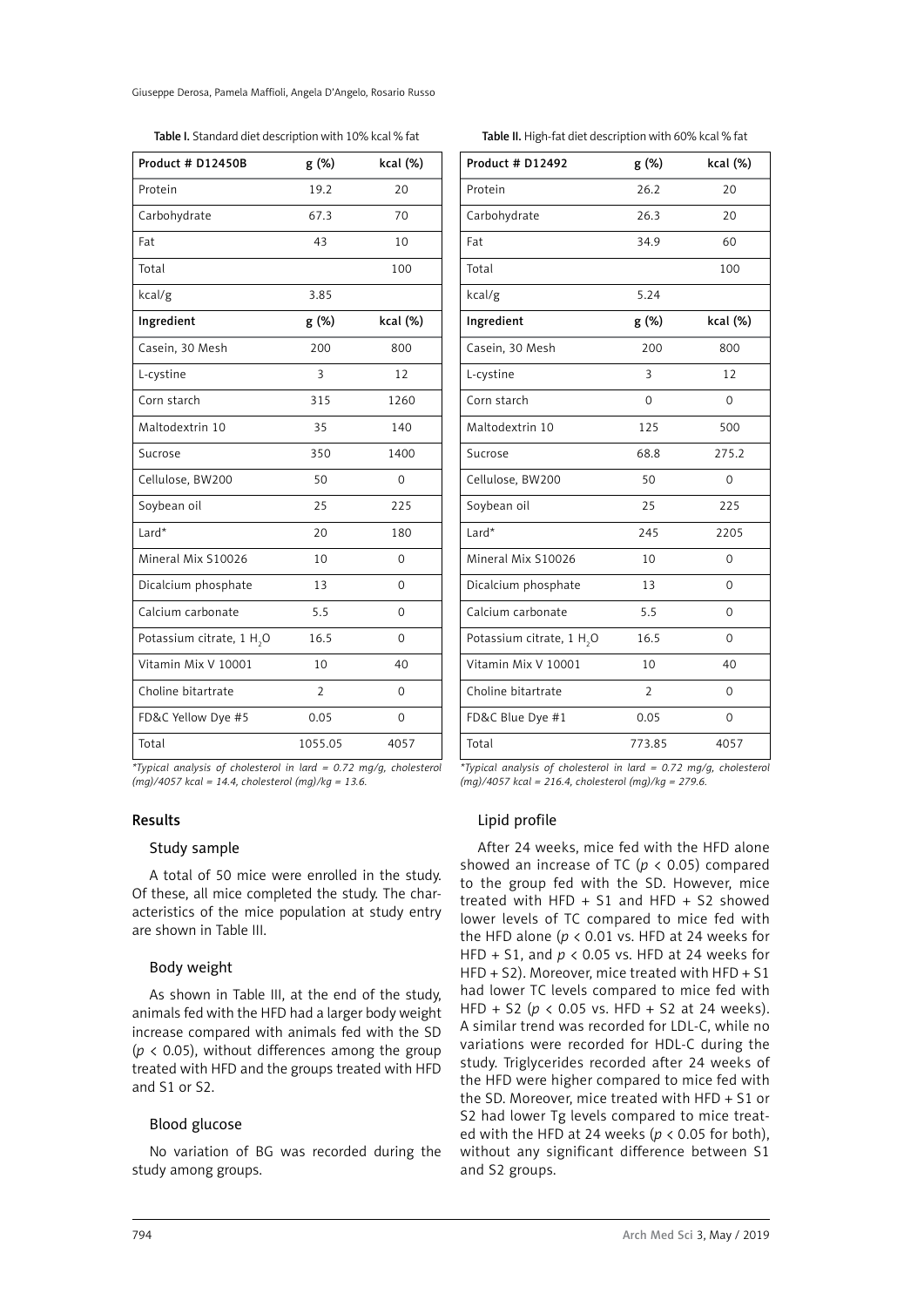| Group         | Time (days) |                 |            |            |          |            |                           |               |
|---------------|-------------|-----------------|------------|------------|----------|------------|---------------------------|---------------|
|               |             | <b>Baseline</b> |            |            | 24 weeks |            |                           |               |
|               | SD          | <b>HFD</b>      | $HFD + S1$ | $HFD + S2$ | SD       | <b>HFD</b> | $HFD + S1$                | $HFD + S2$    |
| N             | 12          | 12              | 13         | 13         | 12       | 12         | 13                        | 13            |
| M/F           | 6/6         | 6/6             | 7/6        | 6/7        | 6/6      | 6/6        | 7/6                       | 6/7           |
| Weight [g]    | 29.4        | 35.2            | 34.7       | 36.8       | 30.2     | 38.7       | 36.5                      | 38.3          |
|               | ±2.7        | $±5.6*$         | $±4.2*$    | $±6.1*$    | ±3.1     | $±6.8*$    | $±5.9*$                   | $±6.4*$       |
| $BG$ [mg/dl]  | 77.8        | 81.4            | 79.3       | 75.4       | 81.8     | 84.6       | 76.1                      | 73.4          |
|               | ±6.1        | ±8.5            | ±6.9       | ±5.8       | ±8.9     | ±9.4       | ±6.0                      | ±5.1          |
| $TC$ [mg/dl]  | 103.5       | 117.0           | 114.2      | 119.8      | 98.0     | 121.6      | 91.4                      | 102.1         |
|               | ±13.4       | $±14.6*$        | $±12.3*$   | $±16.1*$   | ±9.7     | $±20.9*$   | $\pm 8.6$ * <sup>£^</sup> | ±12.1°        |
| LDL-C [mg/dl] | 16.0        | 20.7            | 20.2       | 20.4       | 12.7     | 17.5       | 10.1                      | 15.2          |
|               | ±2.1        | ±2.9            | ±2.5       | ±2.6       | ±1.6     | $±2.7*$    | $±1.8**$                  | $±1.9^\circ$  |
| HDL-C [mg/dl] | 111.2       | 122.2           | 123.4      | 124.6      | 92.4     | 118.3      | 121.9                     | 122.5         |
|               | ±14.5       | ±19.1           | ±19.4      | ±20.7      | ±3.9     | ±17.1      | ±18.9                     | ±19.7         |
| $Tg$ [mg/dl]  | 110.4       | 136.4           | 138.7      | 140.9      | 115.7    | 127.3      | 101.3                     | 108.4         |
|               | ±21.6       | $±26.9*$        | $±28.2*$   | $±31.7*$   | ±22.8    | $±23.6*$   | $±13.6^\circ$             | $±17.5^\circ$ |
| CRP [mg/l]    | 3.5         | 4.0             | 4.1        | 3.9        | 3.8      | 7.0        | 3.6                       | 4.3           |
|               | ±1.9        | $±2.2*$         | $±2.3*$    | $±2.1*$    | ±2.1     | $±3.3*$    | $\pm 2.5$ <sup>f</sup>    | $±2.5^{*o}$   |

Table III. Effect of HFD + S1 and HFD + S2 compared to SD or HFD on metabolic parameters during the period of evaluation

*Data are mean ± standard deviation. \*p < 0.05 vs. SD at baseline; \$ p < 0.01 vs. SD at baseline; °p < 0.05 vs. HFD at 24 weeks; £ p < 0.01 vs. HFD at 24 weeks; ^p < 0.05 vs. HFD + S2 at 24 weeks. SD – standard diet, HFD – high-fat diet, HFD + S1 – high-fat diet + Rossopuro FORTE, HFD + S2 – high-fat diet + Rossopuro.*

#### C-reactive protein

After 24 weeks, mice treated with the HFD had higher levels of CRP compared to mice treated with the SD. However, mice treated with HFD + S1 and HFD + S2 showed lower levels of CRP compared to mice fed with the HFD alone (*p* < 0.01 vs. HFD at 24 weeks for HFD + S1, and *p* < 0.05 vs. HFD at 24 weeks for HFD + S2). Moreover, mice treated with HFD + S1 had lower CRP levels compared to mice fed with HFD + S2 (*p* < 0.05 vs. HFD + S2 at 24 weeks).

### Discussion

In our study we observed a better effect of the combination of monacolin K, γ-oryzanol, and γ-aminobutyric acid compared to monacolin K alone, probably due to the synergic effect of the various components. Monacolin K has been extensively studied. Several intervention studies have demonstrated that red yeast rice containing 5 to 10 mg of monacolin K lowers elevated LDL-C levels by about 22% to 27% [12–14]. The European Food Safety Authority considers that a daily intake of 10 mg of monacolin K from red yeast rice contributes to the maintenance of a normal LDL-C plasma level. Less known is γ-oryzanol. Rice (*Oryza sativa* L.) bran is a by-product produced in processing rice. Traditionally, rice bran, produced as a by-product during milling, is considered as waste. However, it is a fact that rice bran comprises up to 10% of

rough rice and is a rich natural source of important antioxidant polyphenolics, flavonoids, phytic acid, vitamin E and γ-oryzanol. Gamma-oryzanol is an anti-oxidant compound associated with decreases in plasma cholesterol, cholesterol absorption, and platelet aggregation [15]. Oryzanol has also been used to treat hyperlipidemia and disorders of menopause and to increase the muscle mass [16]. On the other side,  $\gamma$ -aminobutyric acid is one of the many nutritional components in brown rice and pre-germinated brown rice with slight germination. It has been reported that pre-germinated brown rice rich in v-aminobutyric acid effectively reduced glucose levels in diabetic rats [17]. γ-Aminobutyric acid also showed anti-anxiety effects [18] and positive effects against chronic renal failure  $[19]$ .  $\gamma$ -Oryzanol was also suggested to show blood cholesterol lowering [20] and anti-oxidant effects [21].

In conclusion, the study showed that a nutraceutical combination containing monacolin K 3%, γ-oryzanol, and γ-aminobutyric acid is more effective than monacolin K 3% alone in reducing the negative effects of a HFD in a sample of specific pathogen-free 4-week-old male C57BL/6J mice. These data are really interesting, and are a good starting point for future studies in humans. Of course, nutraceuticals cannot replace an appropriate lifestyle, but should be complementary, and used before starting traditional therapy in low cardio-metabolic risk patients. We also need